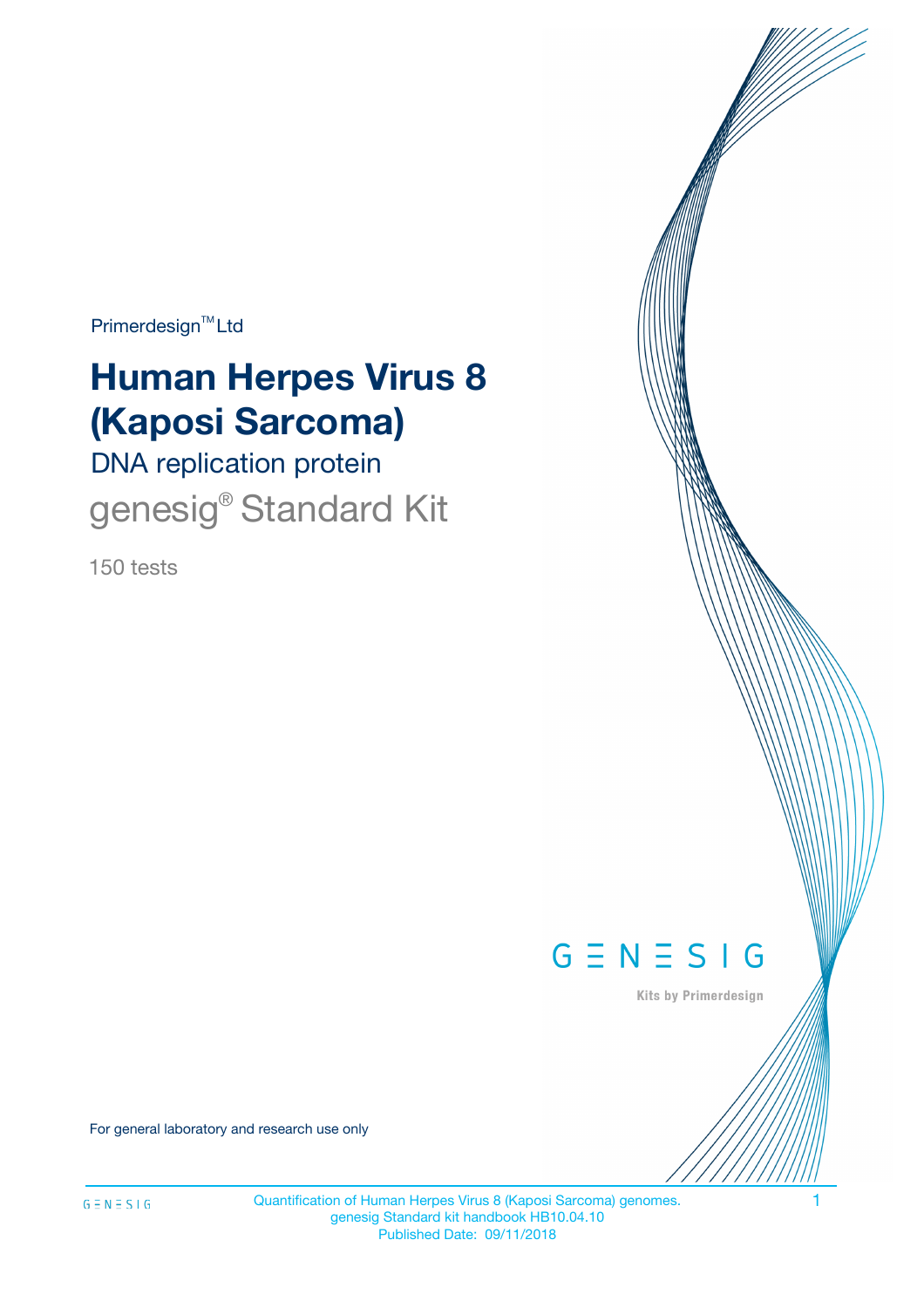# Introduction to Human Herpes Virus 8 (Kaposi Sarcoma)

KSHV is one of the most interesting subjects in virology since it is a new model virus that shows how viruses can cause tumors. KSHV is something of a molecular Rosetta stone, since it possesses many genes that are known to cause human cancers but at the same time it has a clear relationship to other, more obscure tumor viruses. For this reason, it is a missing link that allows us to interpret the molecular virology of tumor viruses in terms of modern cancer biology.

KSHV is a herpesvirus, and is a large double-stranded DNA virus with a protein covering that packages its nucleic acids, called the virion, which is then surrounded by an amorphous protein layer called the tegument, and finally enclosed in a lipid envelope derived in part from the cell membrane. KSHV has a genome which is approximately 165,000 nucleic acid bases in length. It is a rhadinovirus, and is remarkable since it has stolen numerous genes from host cells including genes that encode for complement-binding protein, IL-6, BCL-2, cyclin-D, a G protein-coupled receptor, interferon regulatory factor and Fas-ligand inhibitory protein (FLIP), as well as DNA synthesis proteins including dihydrofolate reductase, thymidine kinase, thymidylate synthetase, DNA polymerase and many others. While no other human tumor virus possesses these same genes, many of these genes target the same cellular pathways targeted by other tumor viruses illustrating that at a basic level, all tumor viruses appear to attack the same cellular control pathways, so-called tumor suppressor pathways.

After infection, the virus enters into lymphocytes where it remains in a latent ("quiet") state. The virus exists as a naked circular piece of DNA called an episome and uses the cellular replication machinery to replicate itself. Various signals such as inflammation may provoke the virus to enter into "lytic replication". When this occurs, the viral episome starts replicating itself in the form of linear DNA molecules that are packaged into virus particles which are expelled from the cell, to infect new cells or to be transmitted to a new host. When the virus enters into lytic replication, thousands of virus particles can be made from a single cell, which usually results in cell death.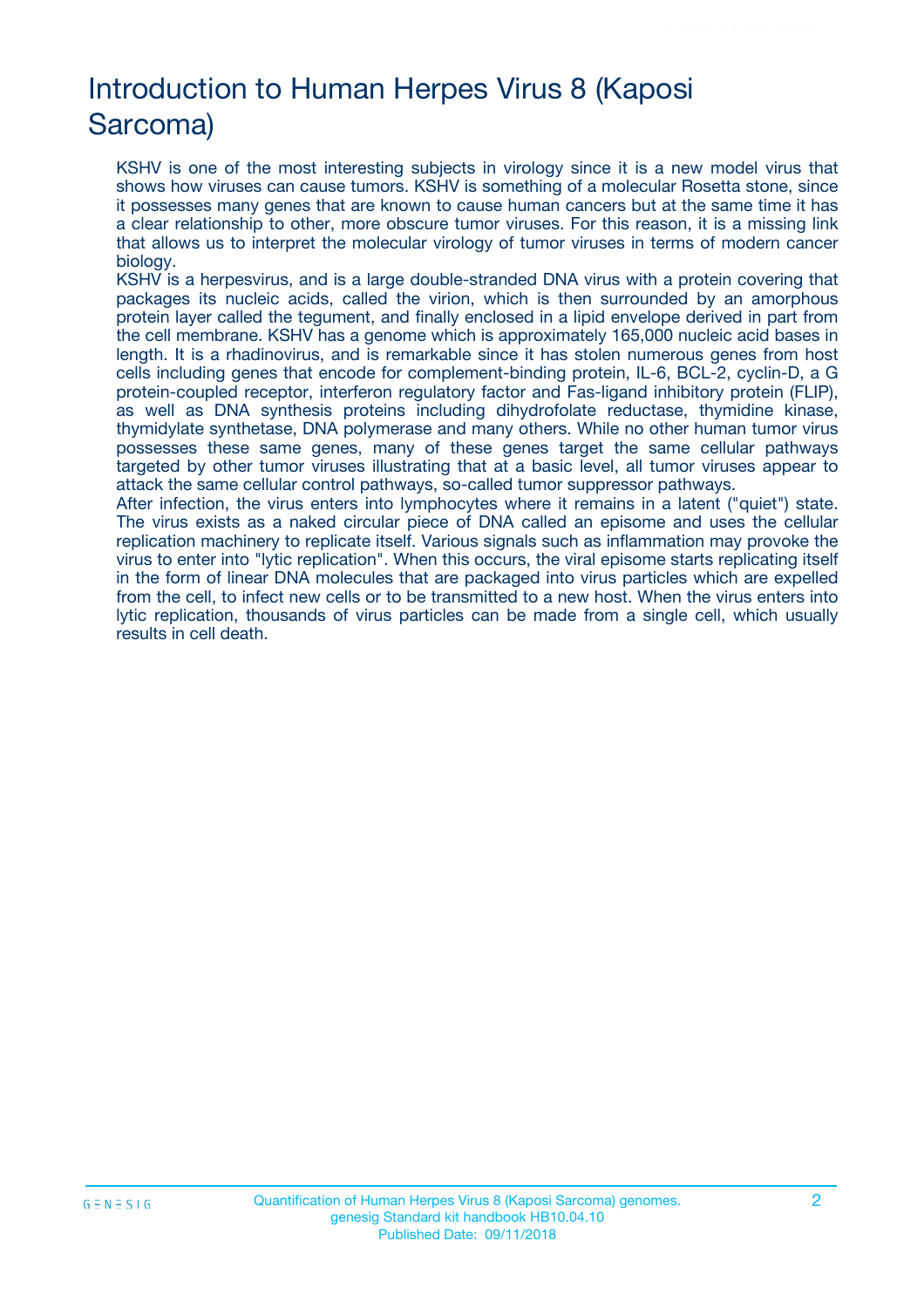

The Primerdesign genesig Kit for Human Herpes Virus 8 (Kaposi Sarcoma) (HHV8) genomes is designed for the in vitro quantification of HHV8 genomes. The kit is designed to have a broad detection profile. Specifically, the primers represent 100% homology with over 95% of the NCBI database reference sequences available at the time of design.

The dynamics of genetic variation means that new sequence information may become available after the initial design. Primerdesign periodically reviews the detection profiles of our kits and when required releases new versions.

The primers have 100% homology with over 95% of reference sequences contained in the NCBI database for HHV8 including U75698, U93872 and AF148805. However, due to the inherent instability of viral genomes, it is not possible guarantee quantification of all clinical isolates.

If you require further information, or have a specific question about the detection profile of this kit then please send an e.mail to enquiry@primerdesign.co.uk and our bioinformatics team will answer your question.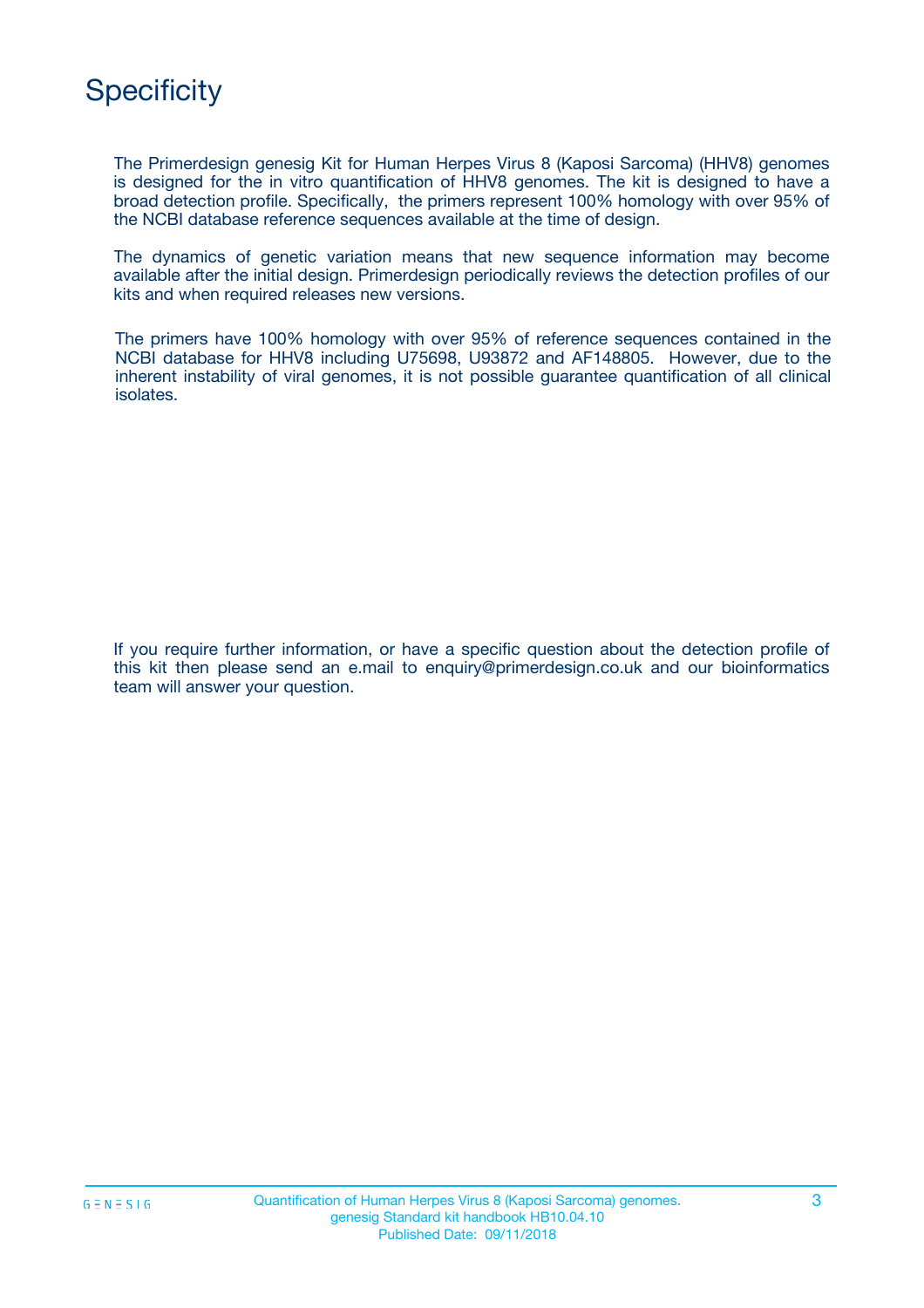# Kit contents

- **HHV8 specific primer/probe mix (150 reactions BROWN)** FAM labelled
- **HHV8 positive control template (for Standard curve RED)**
- **RNase/DNase free water (WHITE)** for resuspension of primer/probe mixes
- **Template preparation buffer (YELLOW)** for resuspension of positive control template and standard curve preparation

# Reagents and equipment to be supplied by the user

#### **Real-time PCR Instrument**

#### **Extraction kit**

This kit is recommended for use with genesig Easy DNA/RNA extraction kit. However, it is designed to work well with all processes that yield high quality RNA and DNA with minimal PCR inhibitors.

#### **oasig**TM **lyophilised or Precision**®**PLUS 2X qPCR Master Mix**

This kit is intended for use with oasig or PrecisionPLUS2X qPCR Master Mix.

**Pipettors and Tips**

**Vortex and centrifuge**

**Thin walled 1.5 ml PCR reaction tubes**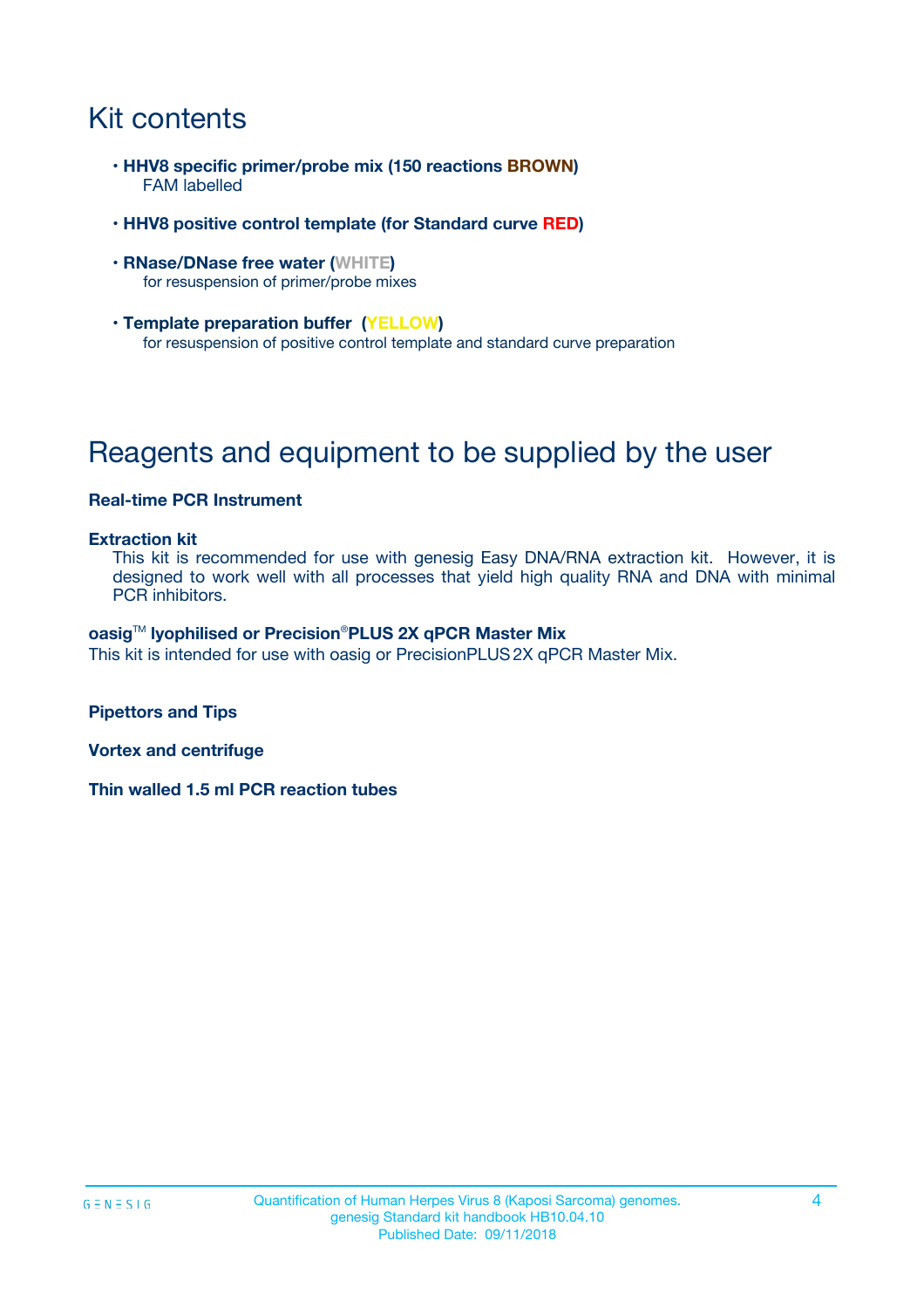### Kit storage and stability

This kit is stable at room temperature but should be stored at -20ºC on arrival. Once the lyophilised components have been resuspended they should not be exposed to temperatures above -20°C for longer than 30 minutes at a time and unnecessary repeated freeze/thawing should be avoided. The kit is stable for six months from the date of resuspension under these circumstances.

If a standard curve dilution series is prepared this can be stored frozen for an extended period. If you see any degradation in this serial dilution a fresh standard curve can be prepared from the positive control.

Primerdesign does not recommend using the kit after the expiry date stated on the pack.

### Suitable sample material

All kinds of sample material suited for PCR amplification can be used. Please ensure the samples are suitable in terms of purity, concentration, and DNA integrity. Always run at least one negative control with the samples. To prepare a negative-control, replace the template DNA sample with RNase/DNase free water.

### Dynamic range of test

Under optimal PCR conditions genesig HHV8 detection kits have very high priming efficiencies of >95% and can detect less than 100 copies of target template.

### Notices and disclaimers

This product is developed, designed and sold for research purposes only. It is not intended for human diagnostic or drug purposes or to be administered to humans unless clearly expressed for that purpose by the Food and Drug Administration in the USA or the appropriate regulatory authorities in the country of use. During the warranty period Primerdesign genesig detection kits allow precise and reproducible data recovery combined with excellent sensitivity. For data obtained by violation to the general GLP guidelines and the manufacturer's recommendations the right to claim under guarantee is expired. PCR is a proprietary technology covered by several US and foreign patents. These patents are owned by Roche Molecular Systems Inc. and have been sub-licensed by PE Corporation in certain fields. Depending on your specific application you may need a license from Roche or PE to practice PCR. Additional information on purchasing licenses to practice the PCR process may be obtained by contacting the Director of Licensing at Roche Molecular Systems, 1145 Atlantic Avenue, Alameda, CA 94501 or Applied Biosystems business group of the Applera Corporation, 850 Lincoln Centre Drive, Foster City, CA 94404. In addition, the 5' nuclease assay and other homogeneous amplification methods used in connection with the PCR process may be covered by U.S. Patents 5,210,015 and 5,487,972, owned by Roche Molecular Systems, Inc, and by U.S. Patent 5,538,848, owned by The Perkin-Elmer Corporation.

### Trademarks

Primerdesign™ is a trademark of Primerdesign Ltd.

genesig $^\circledR$  is a registered trademark of Primerdesign Ltd.

The PCR process is covered by US Patents 4,683,195, and 4,683,202 and foreign equivalents owned by Hoffmann-La Roche AG. BI, ABI PRISM® GeneAmp® and MicroAmp® are registered trademarks of the Applera Genomics (Applied Biosystems Corporation). BIOMEK® is a registered trademark of Beckman Instruments, Inc.; iCycler™ is a registered trademark of Bio-Rad Laboratories, Rotor-Gene is a trademark of Corbett Research. LightCycler™ is a registered trademark of the Idaho Technology Inc. GeneAmp®, TaqMan® and AmpliTaqGold® are registered trademarks of Roche Molecular Systems, Inc., The purchase of the Primerdesign reagents cannot be construed as an authorization or implicit license to practice PCR under any patents held by Hoffmann-LaRoche Inc.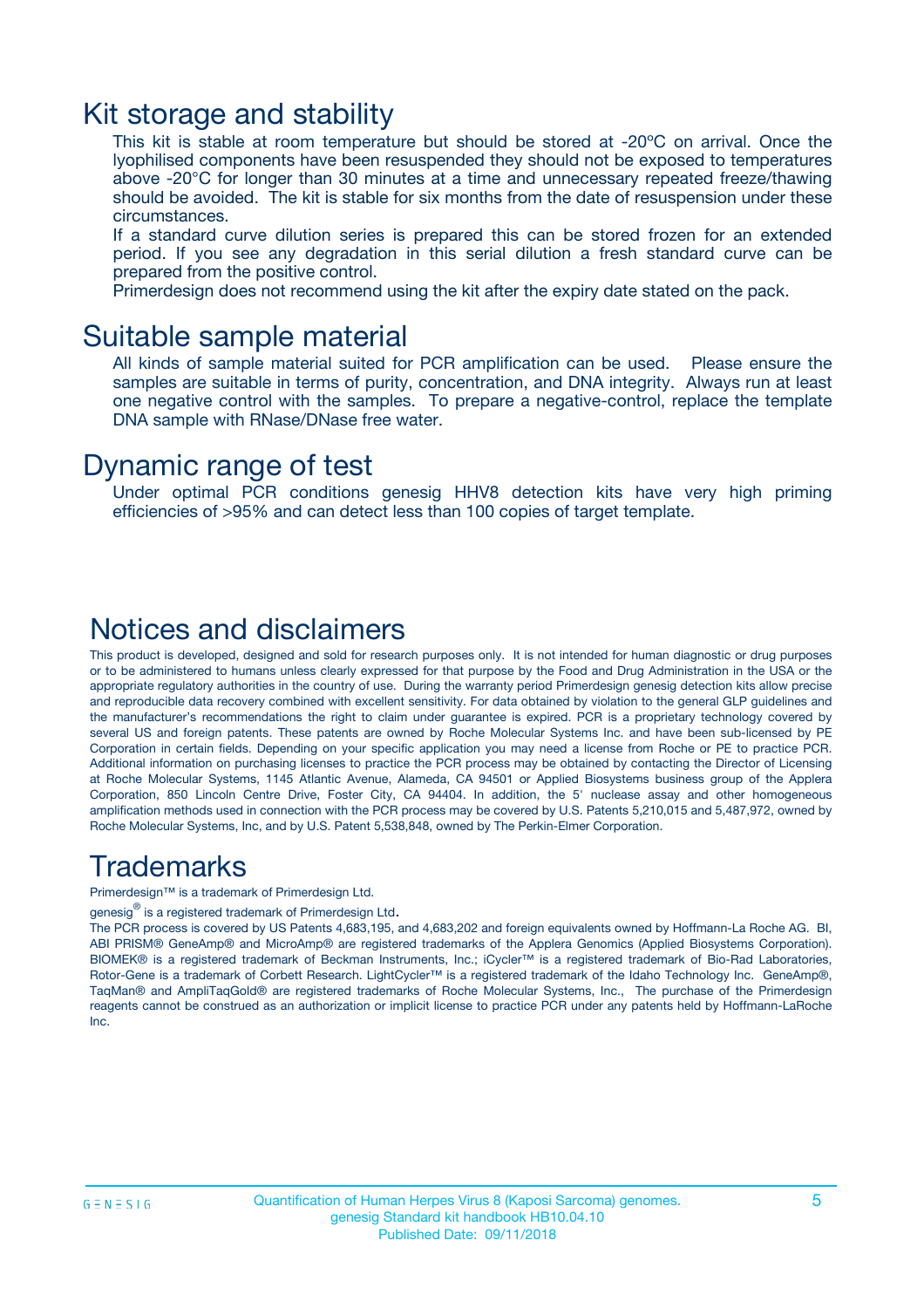## Principles of the test

#### **Real-time PCR**

A HHV8 specific primer and probe mix is provided and this can be detected through the FAM channel.

The primer and probe mix provided exploits the so-called TaqMan® principle. During PCR amplification, forward and reverse primers hybridize to the HHV8 DNA. A fluorogenic probe is included in the same reaction mixture which consists of a DNA probe labeled with a 5`-dye and a 3`-quencher. During PCR amplification, the probe is cleaved and the reporter dye and quencher are separated. The resulting increase in fluorescence can be detected on a range of qPCR platforms.

#### **Positive control**

For copy number determination and as a positive control for the PCR set up, the kit contains a positive control template. This can be used to generate a standard curve of HHV8 copy number / Cq value. Alternatively the positive control can be used at a single dilution where full quantitative analysis of the samples is not required. Each time the kit is used, at least one positive control reaction must be included in the run. A positive result indicates that the primers and probes for detecting the target HHV8 gene worked properly in that particular experimental scenario. If a negative result is obtained the test results are invalid and must be repeated. Care should be taken to ensure that the positive control does not contaminate any other kit component which would lead to false-positive results. This can be achieved by handling this component in a Post PCR environment. Care should also be taken to avoid cross-contamination of other samples when adding the positive control to the run. This can be avoided by sealing all other samples and negative controls before pipetting the positive control into the positive control well.

#### **Negative control**

To validate any positive findings a negative control reaction should be included every time the kit is used. For this reaction the RNase/DNase free water should be used instead of template. A negative result indicates that the reagents have not become contaminated while setting up the run.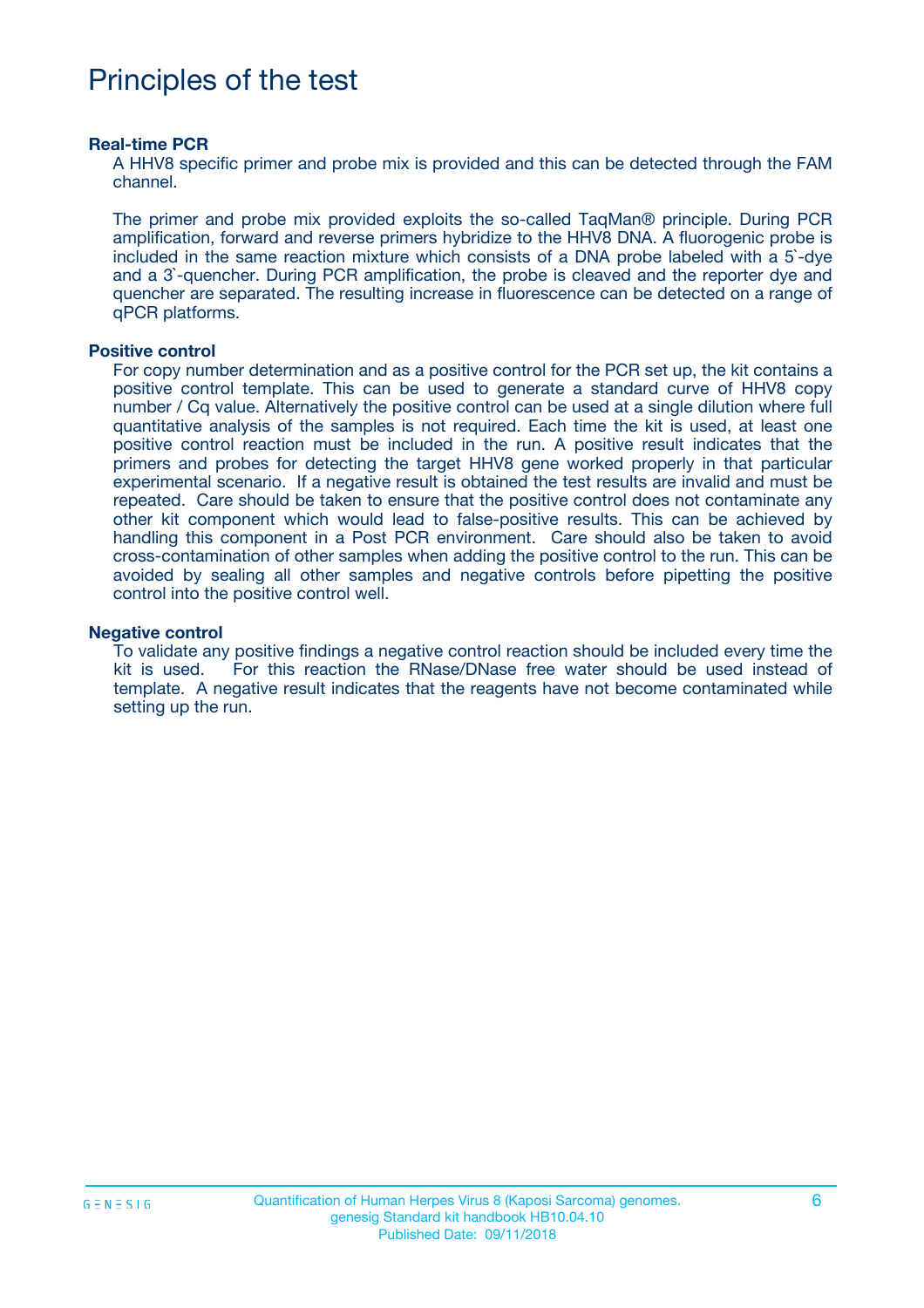### Resuspension protocol

To minimize the risk of contamination with foreign DNA, we recommend that all pipetting be performed in a PCR clean environment. Ideally this would be a designated PCR lab or PCR cabinet. Filter tips are recommended for all pipetting steps.

#### **1. Pulse-spin each tube in a centrifuge before opening.**

This will ensure lyophilised primer and probe mix is in the base of the tube and is not spilt upon opening the tube.

**2. Resuspend the kit components in the RNase/DNase free water supplied, according to the table below.**

To ensure complete resuspension, vortex each tube thoroughly.

| Component - resuspend in water<br>Volume |        |
|------------------------------------------|--------|
| <b>Pre-PCR pack</b>                      |        |
| HHV8 primer/probe mix (BROWN)            | 165 ul |

### **3. Resuspend the positive control template in the template preparation buffer supplied, according to the table below:**

To ensure complete resuspension, vortex the tube thoroughly.

| Component - resuspend in template preparation buffer |        |  |
|------------------------------------------------------|--------|--|
| <b>Post-PCR heat-sealed foil</b>                     |        |  |
| HHV8 Positive Control Template (RED) *               | 500 µl |  |

\* This component contains high copy number template and is a VERY significant contamination risk. It must be opened and handled in a separate laboratory environment, away from the other components.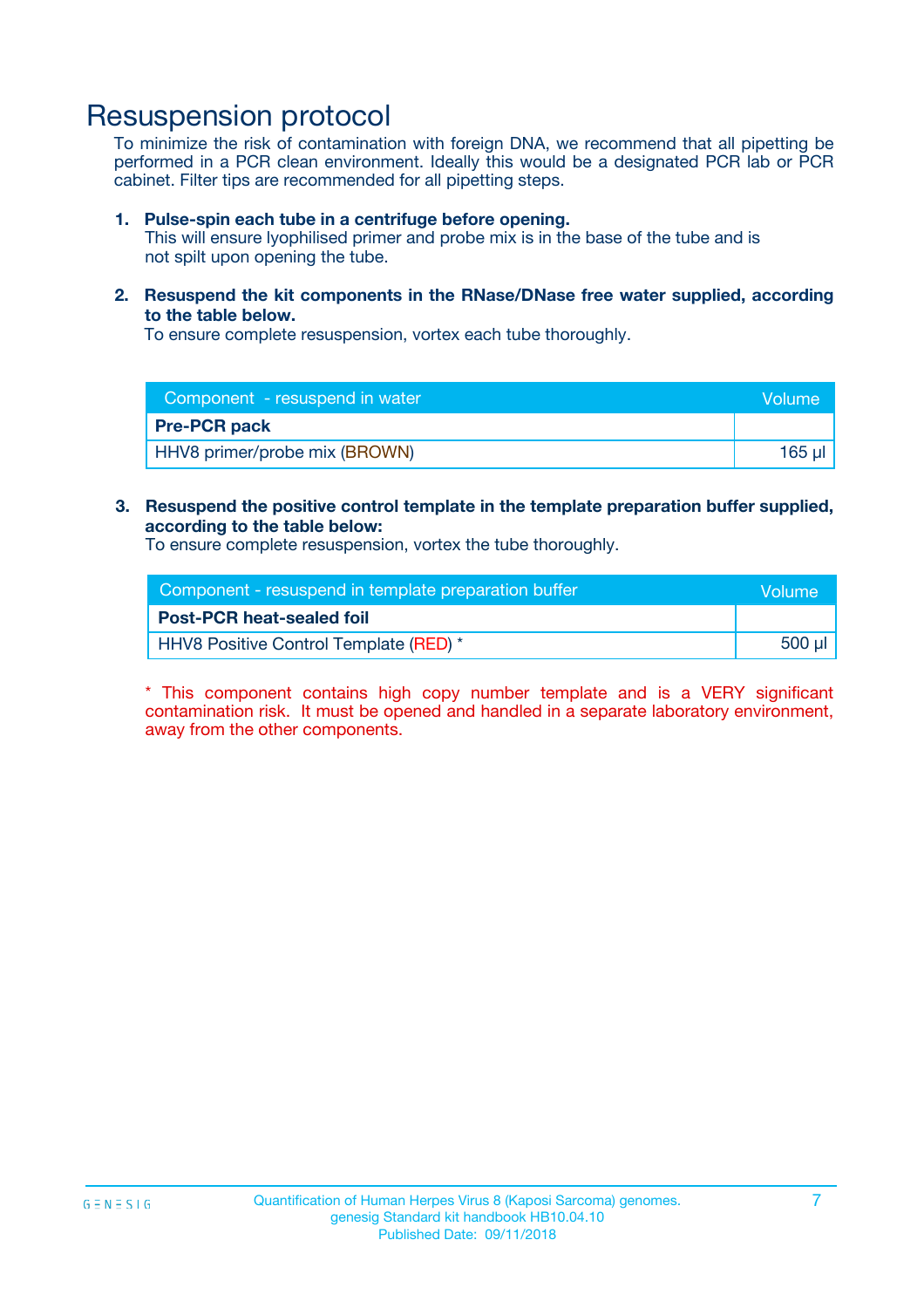# qPCR detection protocol

**1. For each DNA sample prepare a reaction mix according to the table below:** Include sufficient reactions for positive and negative controls.

| Component                                 | Volume   |
|-------------------------------------------|----------|
| oasig or PrecisionPLUS 2X qPCR Master Mix | 10 $\mu$ |
| HHV8 primer/probe mix (BROWN)             | 1 $\mu$  |
| <b>RNase/DNase free water (WHITE)</b>     | $4 \mu$  |
| <b>Final Volume</b>                       | $15$ µ   |

- **2. Pipette 15µl of this mix into each well according to your qPCR experimental plate set up.**
- **3. Prepare DNA templates for each of your samples.**
- **4. Pipette 5µl of DNA template into each well, according to your experimental plate set up.**

For negative control wells use 5µl of RNase/DNase free water. The final volume in each well is 20µl.

**5. If a standard curve is included for quantitative analysis, prepare a reaction mix according to the table below:**

| Component                                 | Volume          |
|-------------------------------------------|-----------------|
| oasig or PrecisionPLUS 2X qPCR Master Mix | $10 \mu$        |
| HHV8 primer/probe mix (BROWN)             | 1 µI            |
| <b>RNase/DNase free water (WHITE)</b>     | $4 \mu$         |
| <b>Final Volume</b>                       | 15 <sub>µ</sub> |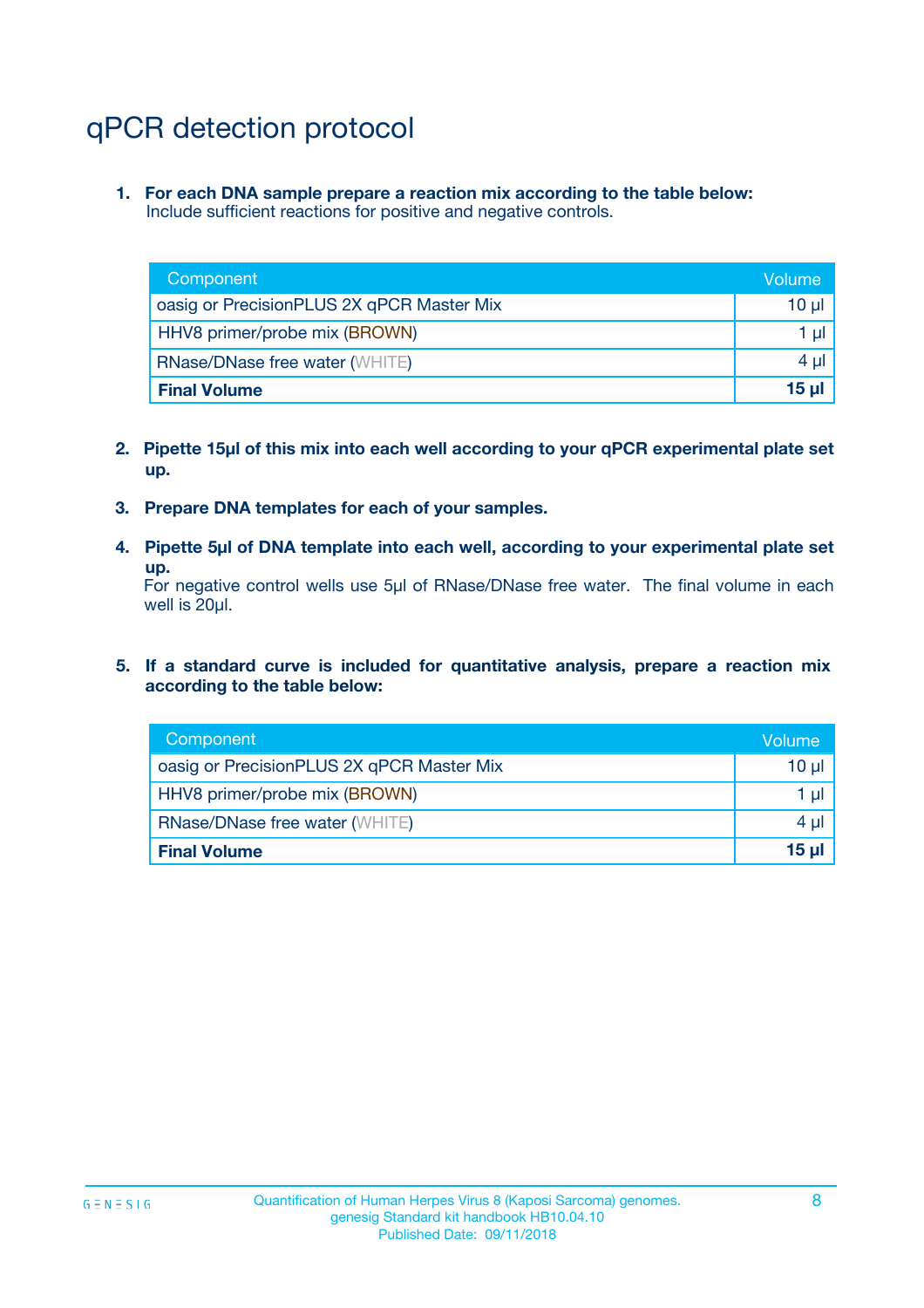### **6. Preparation of a standard curve dilution series.**

- 1) Pipette 90µl of template preparation buffer into 5 tubes and label 2-6
- 2) Pipette 10µl of Positive Control Template (RED) into tube 2
- 3) Vortex thoroughly
- 4) Change pipette tip and pipette 10µl from tube 2 into tube 3
- 5) Vortex thoroughly

Repeat steps 4 and 5 to complete the dilution series

| <b>Standard Curve</b>         | <b>Copy Number</b>     |
|-------------------------------|------------------------|
| Tube 1 Positive control (RED) | $2 \times 10^5$ per µl |
| Tube 2                        | $2 \times 10^4$ per µl |
| Tube 3                        | $2 \times 10^3$ per µl |
| Tube 4                        | $2 \times 10^2$ per µl |
| Tube 5                        | 20 per µl              |
| Tube 6                        | $2$ per $\mu$          |

7. Pipette 5µl of standard template into each well for the standard curve according to your experimental plate set up.

The final volume in each well is 20µl.

# qPCR amplification protocol

Amplification conditions using oasig or PrecisionPLUS2X qPCR Master Mix.

|             | <b>Step</b>       | <b>Time</b>     | Temp    |
|-------------|-------------------|-----------------|---------|
|             | Enzyme activation | 2 min           | 95 °C   |
| Cycling x50 | Denaturation      | 10 <sub>s</sub> | 95 $°C$ |
|             | DATA COLLECTION * | 60 s            | 60 °C   |

\* Fluorogenic data should be collected during this step through the FAM channel